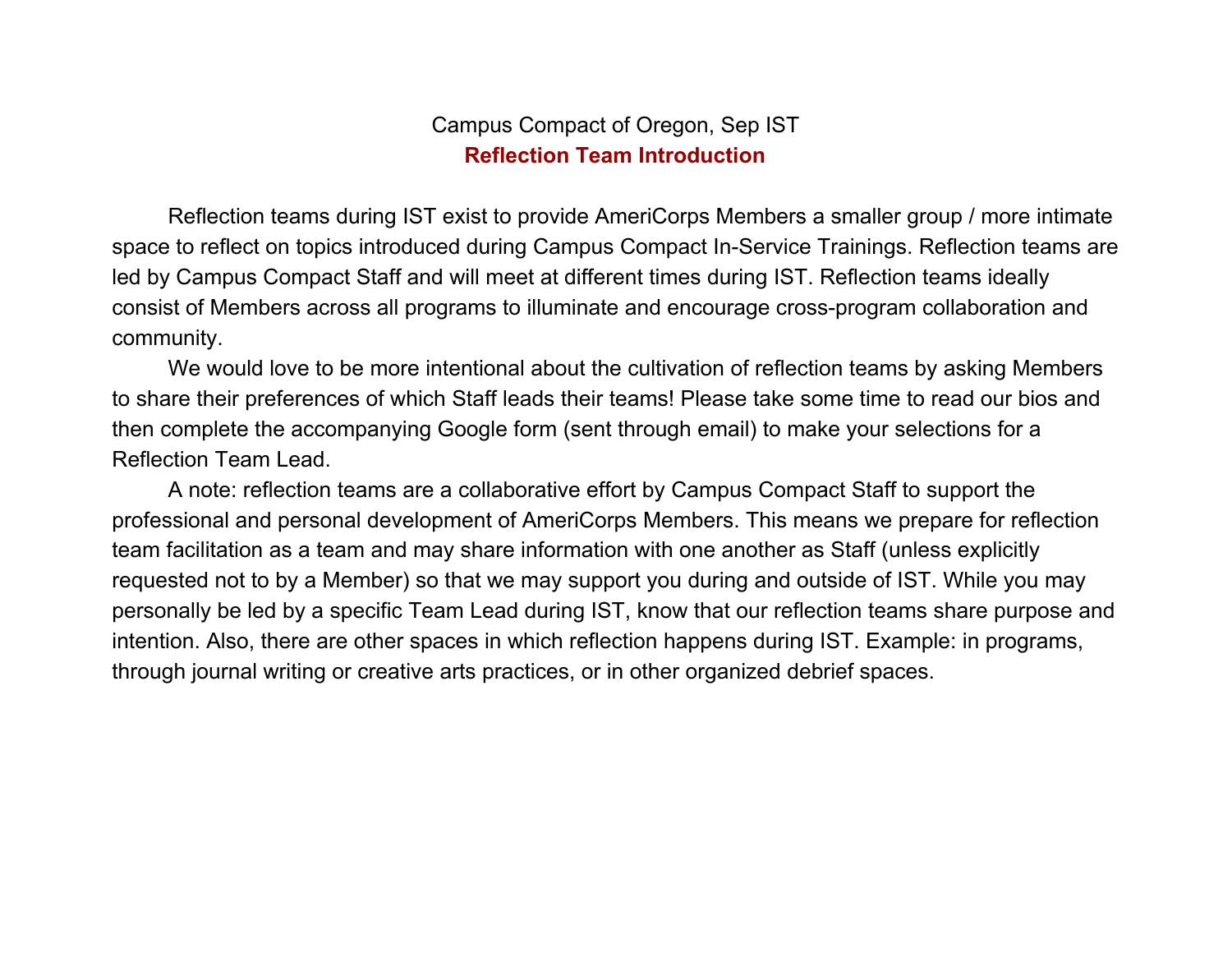# Campus Compact of Oregon, Sep IST **Staff Bios**

### **Carmen Brewton-Denison (She/hers)**

Carmen Brewton-Denison holds a B.F.A in Media Studies and M.A. in Critical Theory and Creative Research (now Critical Studies), with a focus on aesthetic and critical race theory from the Pacific Northwest College of Art and the Hallie Ford School of Graduate Studies. As an artist and writer, Denison's work draws heavily upon histories of social intervention, relational aesthetics, and institutional critique; exploring the potential for art to be a tool for social change. Ultimately, Denison's creative practice led to work in social and racial justice and the co-founding the Creative Activism Lab at Pacific Northwest College of Art in 2013. Since then, Denison has worked on collaborative projects with Portland's houseless community, youth at Donald E. Long Detention Center, faculty at Portland State University, and youth at Friends of the Children: Portland, to name a few. In addition to this, Denison supported the development of interdisciplinary and socially engaged -programming in Marylhurst University's art department. She also teaches Critical Race Theory in the Critical Studies Program at the Pacific Northwest College of Art. Her primary gig is as a Director of Community Engagement at Campus Compact of Oregon where she supports the development and implementation of racial justice programming for projects across the state of Oregon.

### **Josh Todd (He/his)**

Josh Todd joined Campus Compact of Oregon in 2013 as the organization's 6th Executive Director and identifies as a white, queer father. Josh grew up poor in a predominantly Black and Latinx community, and learned he was white at an early age. Josh holds a Master's degree in Public Affairs with a concentration in public administration and policy analysis from the University of Wisconsin-Madison and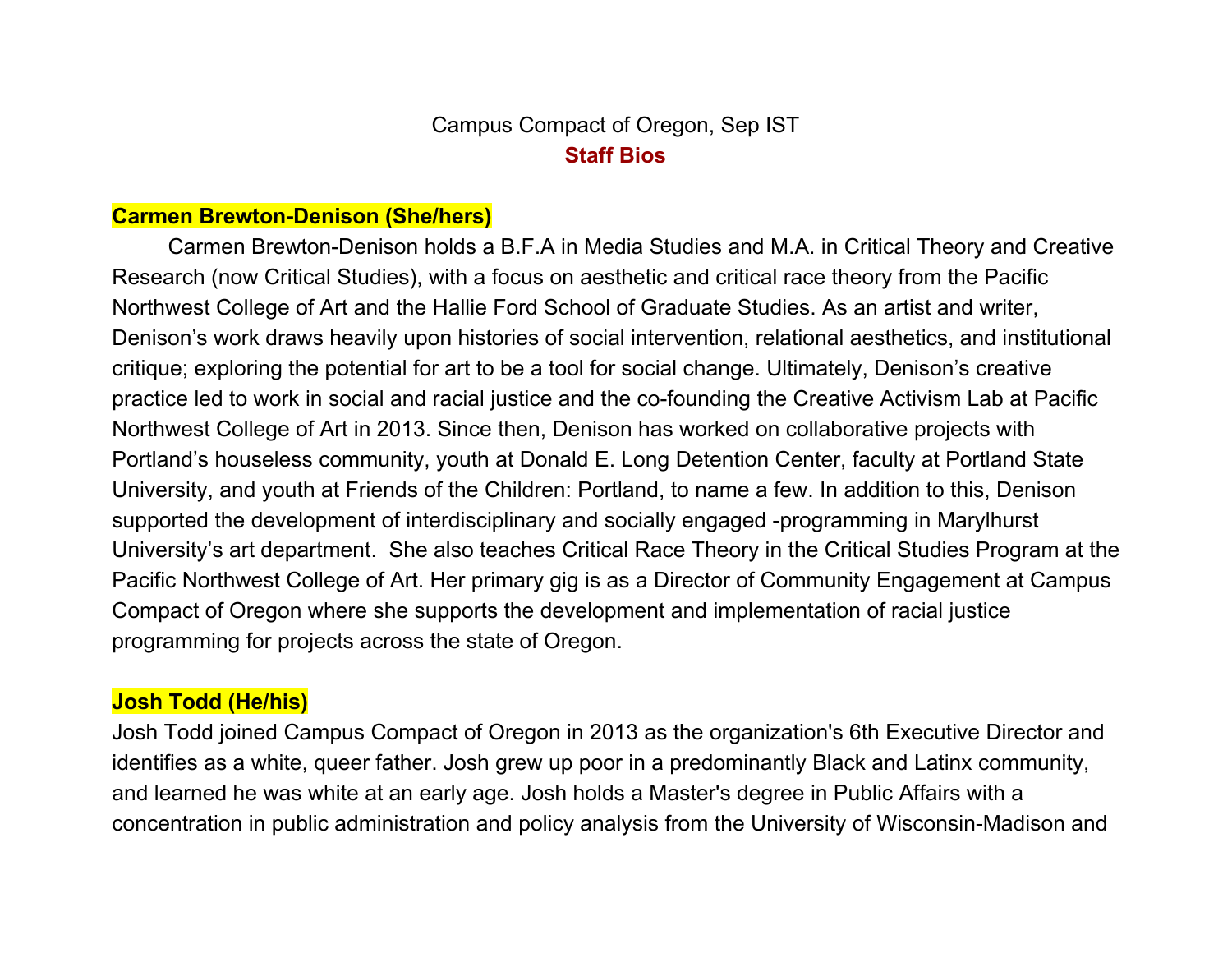a Bachelor of Social Work degree from Aurora University in Illinois. His professional career began as an AmeriCorps member with the Bay Area Youth Agency Consortium where he conducted street outreach, HIV education and testing, and ran peer education groups for students in Marin County. Josh worked for the City & County of San Francisco Youth Commission and moved to Portland, OR in 2002 where he was Multnomah County's Youth Development Coordinator and then Director of the Commission on Children, Families & Community.

With a background in youth and community development, as well as organizational change related to racial justice and equity, at Campus Compact Josh has expertise in equity-focused organizational change and transformation. He also has expertise in collective systems organizing among networks of partners. Josh has a daughter who just started college and a son who is a senior at Franklin High School. Josh is actively working on his own anti-blackness, internalized white superiority, and learning how to decenter whiteness- especially when you hold positional authority that centers you automatically.

### **Justin Fontenot (He/his)**

Justin Fontenot is Campus Compact's Connect2Complete Program Manager as of August 2019. In this position, Justin and C2C AmeriCorps Members focus on removing academic barriers for first-generation, low-income, and students of color in academic institutions throughout the state of Oregon. This is done through the practice of attendance initiatives, service-learning, restorative justice, and family engagement. Before Campus Compact, Justin worked at Self Enhancement, Inc. (where he worked with families experiencing homeless in an effort to find stable housing) and with the Department of Human Services (as both a Child Protective Services caseworker and Child Abuse Hotline Screener). Those two experiences instill a focus on engaging people with compassion, transparency, support, honesty, and trauma informed practices for Justin.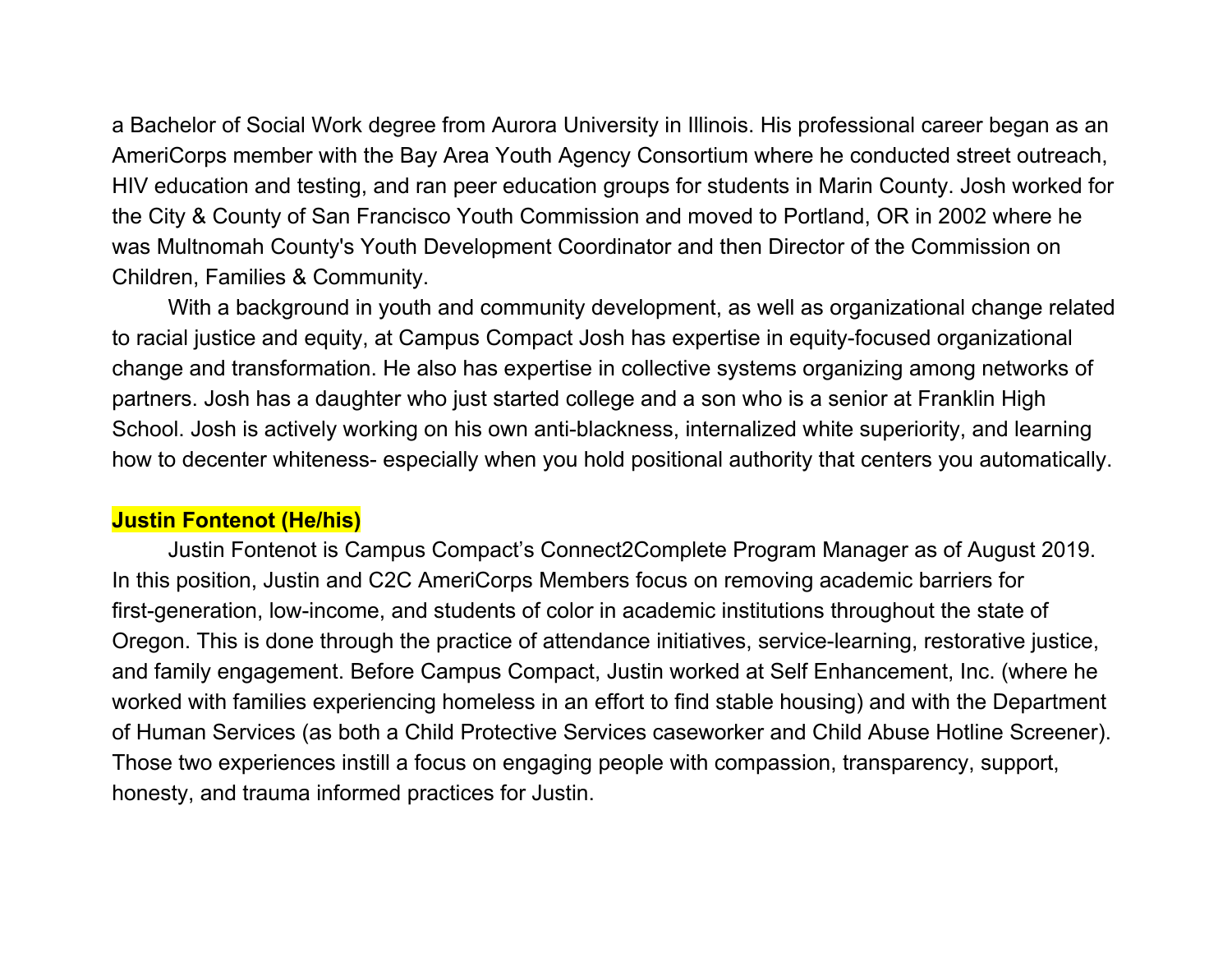Additionally, Justin has experienced both community-oriented and very isolated supports while obtaining his B.A. in Sociology and Anthropology at the University of Texas-El Paso and M.A. in Sociology at the University of Oregon. His philosophies and work with Campus Compact is informed by experiencing these supportive differences at these schools, in addition to experiencing them as a first-generation, low-income, cis black man.

On a more fun and personal note, Justin is the proud dog dad of a longhaired pitbull mix named Leeroy. Being born and raised in southeast Texas, Justin often finds himself missing quality Cajun and Mexican food (where are the real sopapillas in this state!?). Justin also spends an overwhelmingly large amount of his time going to concerts (particularly ska, punk, reggae, industrial, and metal shows), cooking anything and everything from scratch (but never *ever* baking), and playing video games (particularly Civilization IV). Lastly, Justin is currently working on deepening his own understanding of relational neurobiology and how that works with the trauma that all humans experience.

### **Lo Miranda (She/hers)**

Lo (Lauren) Miranda is a biracial Latinx, white-passing, first-generation Mexican American. She grew up in Southern California and attended San Francisco State engaging in the Ethnic Studies department but then moved home because of unforeseen circumstances and attended local community college. Lo then finished her degree at Long Beach State University and earned a B.A in Communication Studies. She found her way to Portland through serving as an AmeriCorps VISTA with Campus Compact of Oregon three years ago. For the past six years she has worked, part time and remotely, for an architecture firm located in Long Beach California where she serves in a back-end data base management capacity. The last three years, she has engaged in conversations and consultation to deepen equity work and hold space for reflection around design and architecture for the firm.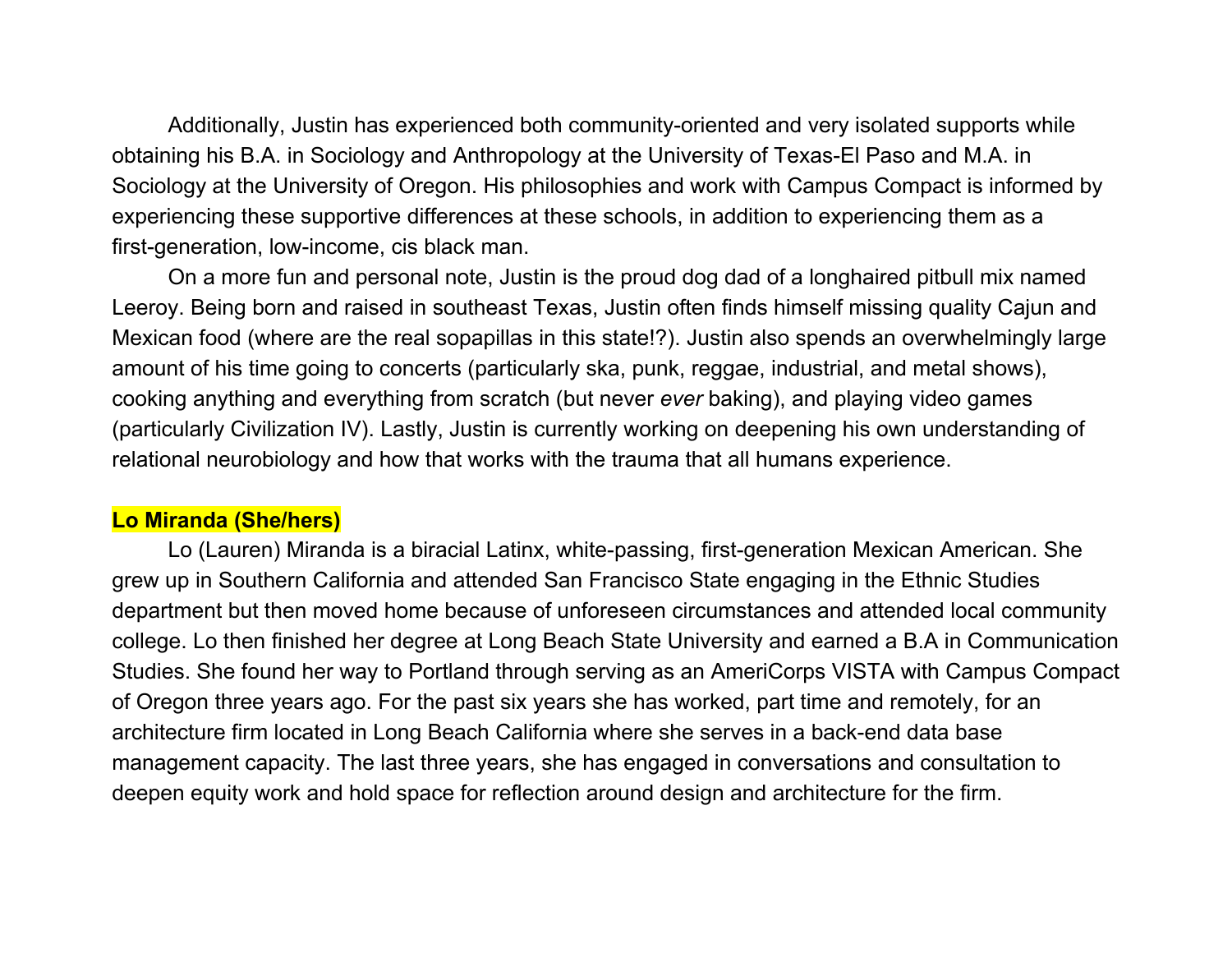After her AmeriCorps service year, Lo also worked for Friends of the Children and deepened her work with youth. She is currently on staff with Campus Compact as the College Access Corps Program Manager and aims to center youth of color, low-income youth, first generation youth, and historically and systematically underserved youth through intentional coaching and critical mentoring practices. She is hoping to name and engage in reflection in her time at Campus Compact on questions such as: what does youth centered programming look like and feel like *for* youth? What are strategies to center community in our work? When engaging in youth work, how do we share power alongside youth? And what strategies and ways can we, must we, decenter whiteness, white supremacy, and white saviorism in our youth work?

In her personal growth, Lo is reflecting, naming, and healing in her own intergenerational racial narrative while committing to addressing and de-centering her own privilege and positionality in whiteness. She has currently been exploring, in personal reflection, the chasm and the beauty of being Mexican American, multi-cultural, questioning/queer :

Ni de aqui, y ni de alla.

Lo plays indoor soccer on the weekends, goes running in her free time, and enjoys whispering sweet nothings to her beta fish L'Ariana Leslie Nope.

## **Rachel Hartley (She/hers)**

Born and raised in NE Portland, Rachel Hartley is known best for her love of people, parties, and her work within the local community as a fiery millennial with a passion for activism. As a recent graduate of Saint Mary's College of California with a Bachelor's degree in Communication and Media Studies, serving as the president of the Black Student Union for two years, Rachel has accomplished the unthinkable such as a permanent requirement of diversity training within classrooms solely for professors. Rachel has immense skill with a long history of working in and studying live radio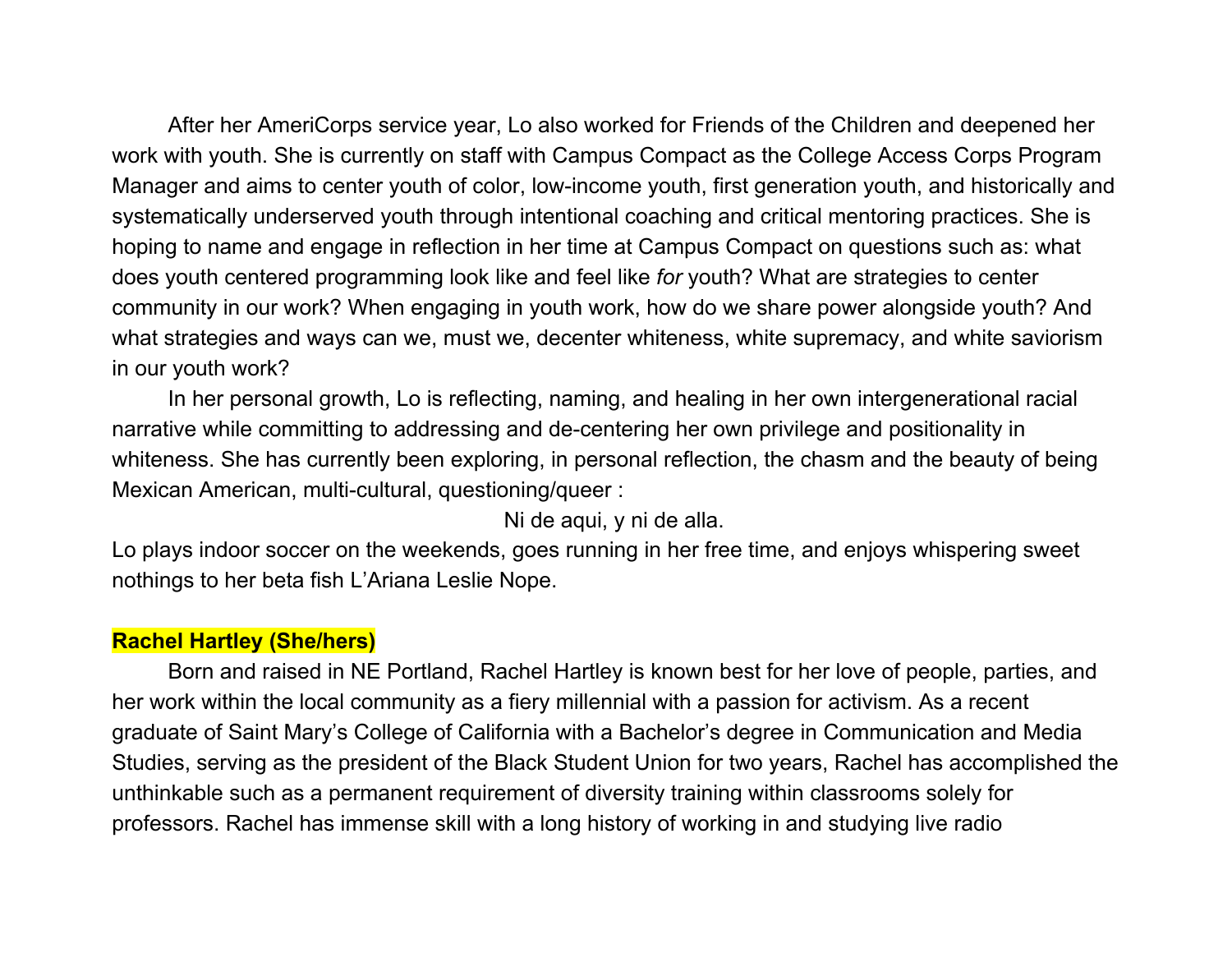broadcasting, and a recent accomplishment as the Associate Producer for the annual Creatives of Color event hosted by Wieden and Kennedy. Rachel has also worked on a project as a Production Assistant for a new series of intimate concerts tilted Umbrellaslang hosted by Marmoset, and is a podcaster for a local black owned community radio station called The Numberz Radio. Rachel has a love for music, shoes, acting, bubble tea, and avocados.

#### **Beloved Staff (transitioning but still available to support Reflection Teams for a period of time)**

### **Kaycie López Jones (She/hers/ella, or they/them)**

Kaycie López Jones identifies as a Black-Xicana-Indigenous-Femme. Kaycie grew up in Seattle, WA, and spent her childhood on stage dancing, singing, acting, playing musical instruments and sports (mostly basketball), dreaming in the NW forests, gazing at the stars and philosophizing about life. Her life's work revolves around the evolution of (human) consciousness, with a praxis of transmuting energy in ways that raise critical awareness, primarily through liberatory education, art and ways of being. Kaycie holds a B.A. in Environmental Analysis: Human Behavior from Pomona College and an intercollegiate M.A. in International Development and Service with foci in Intercultural Communication and Intercultural Education.

Kaycie has recently transitioned into the role of Director of Internal Equity at Campus Compact and is responsible for leading/administering our organizational Racial Equity Roadmap process, providing support to internal staff, supporting cross-program collaboration, helping to create sustainable accountability structures and maintain them through clear avenues of communication. Previously and for the past 4 years, Kaycie served as the Educational Equity Program Manager and administered a statewide critical mentorship program that aims to center youth of color, first-generation youth, and low-income youth. Kaycie also recently founded an Intercultural Education and Critical Equity consulting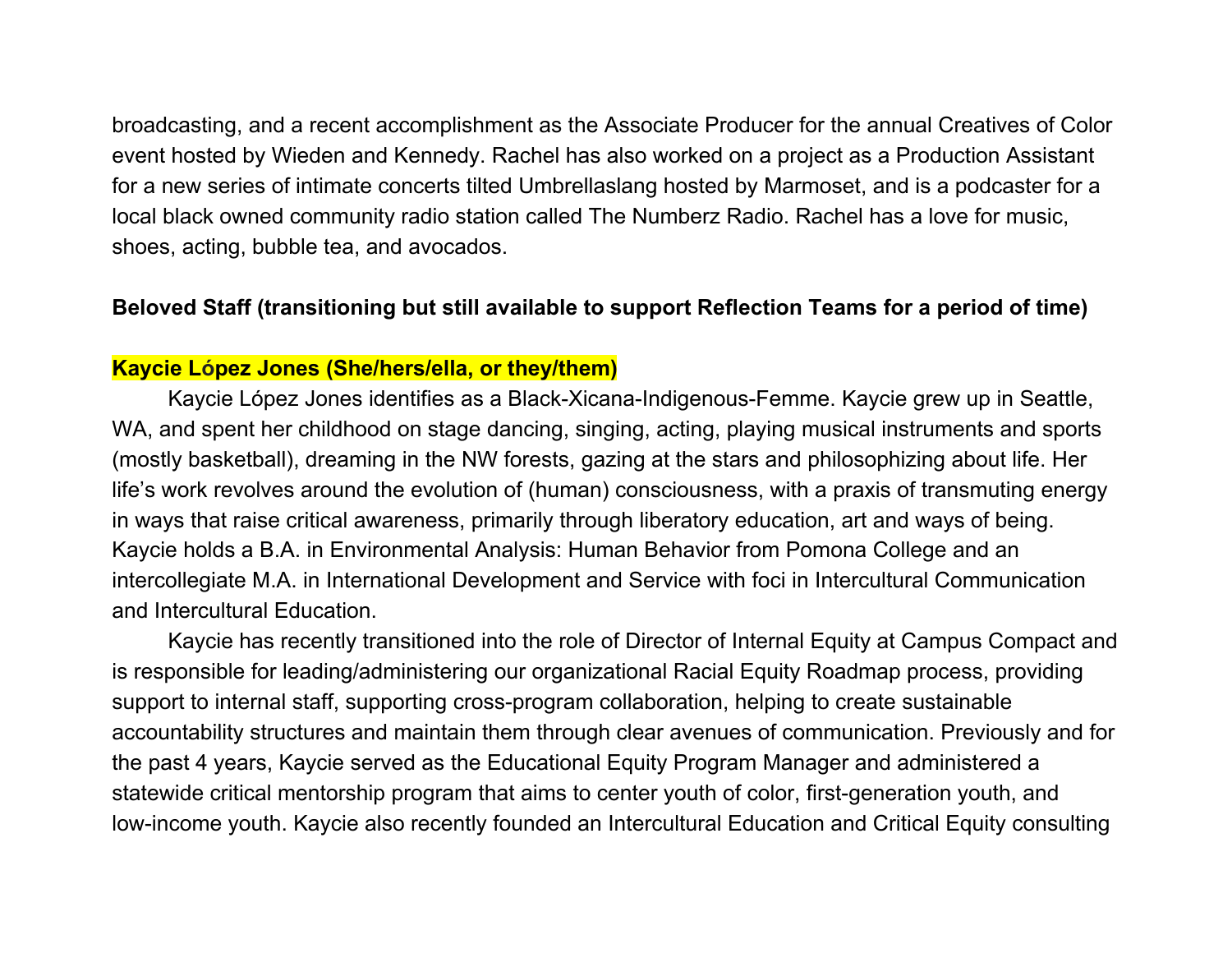group (Asana López Jones) and facilitates racial justice / educational equity / intercultural humility for institutions focused on improving their organizational equity lens. Additionally, Kaycie is a Qualified Administrator for the Intercultural Development Inventory (IDI), a tap dance teacher, and recently served as adjunct faculty at Marylhurst University. Prior to her employment with Campus Compact of Oregon, Kaycie worked for the City of Portland's Bureau of Development Services, served on the Bureau's Equity Committee, and helped launch the citywide Racial Equity Roadmap initiative.

Kaycie strives to impact those around her in ways that inspire self-reflection, self-empowerment and self-actualization and desires to engage in restorative, contextual conversations informed by Critical Race Theory and Black Feminist Thought, as well as storytelling that centers self-exploration, healing, and liberation.

#### **Mila Buckland (She/hers)**

Mila Buckland is a second-generation immigrant, daughter of refugees from Laos, and grew up in North Portland, Oregon. She is a first-generation college graduate, holding a Women's Studies degree (now Women, Gender and Sexualities) from Portland State University. Mila served as a four-term AmeriCorps Member *for* Campus Compact of Oregon, before joining staff in 2017 as the inaugural Curriculum and Training Manager for the organization. From 2015-2017, Mila also served as a governor-appointed commissioner for Oregon Volunteers: Commission for Voluntary Action and Service, the oversight commission for statewide national AmeriCorps service funding in Oregon. In this commissioner role, Mila actively spoke to the experience of AmeriCorps Members to inform the collaborative's decision-making. She also spoke to the racialized experiences of AmeriCorps Members of Color, knowing that the experiences of Members of Color needed to be centered, if we truly shared goal a vision / goal of an Oregon that thrives, and communities that work in tandem for the betterment of all.